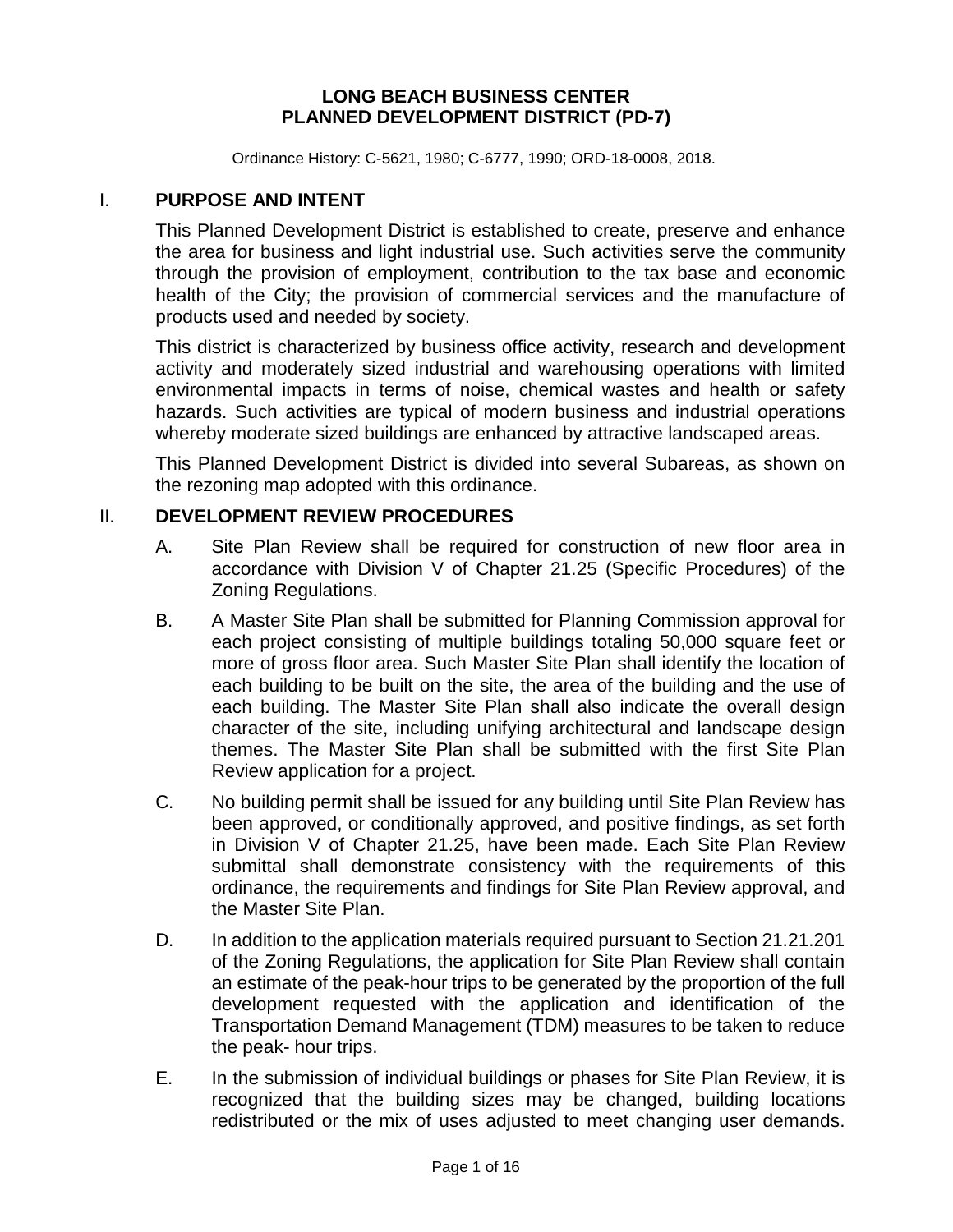However, the architectural, landscaping and overall design character of each Site Plan Review submittal shall be in substantial conformance to the approved Master Site Plan, and the intensity of development as measured in trips shall not be changed except by the procedure described in this ordinance. Substantial conformance of a Site Plan Review submittal to the Master Site Plan shall be determined by the Site Plan Review Committee, or Planning Commission, as appropriate.

## III. **USE REGULATIONS**

A. The use regulations of the Long Beach Business Park Planned Development District shall be as specified herein. Any use not specifically permitted by this ordinance shall be prohibited.

Further, new development of the site with street frontage on Willow Street in Subarea 1 shall be limited to 118 vehicle trips to and from the site in the peak hour between 4:00 p.m. and 6:00 p.m., and implementation of a Transportation Demand Management Program that reduces existing work trip generation in the evening peak hour by twenty percent. The plan that meets this limitation consists of 167 hotel rooms or a 100,000 square-foot hotel building, whichever is less, and office facilities for 89 employees or an office building of 100,000 square feet, whichever is less (as of the date of this amended ordinance, 2018, this site is developed with a California DMV field office).

For Subarea 4, new development of this site shall be limited to a total of 1,966 vehicle trips on a weekday basis, including 374 trips in the a.m. peak hour, and 382 trips in the p.m. peak hour. The plan that meets this limitation consists of three one-story buildings composing approximately 425,000 square feet of light industrial space on the 19.091-acre development site (as of the date of this amended ordinance, 2018, this site is developed with the USPS Long Beach Processing & Distribution Center, which is in the process of being closed by the USPS and sold for private development).

The uses permitted in PD-7 shall be the same as those permitted in the Light Industrial (IL) zoning district, per Division I of Chapter 21.33 (Industrial Districts) of the Zoning Ordinance, except as modified by the following:

- 1. The following additional uses, as specified in the U.S. Department of Labor Standard Industrial Classification (SIC) are permitted:
	- a. Of Major Group 80 (Health Services): Industry Groups 801, 802, 803, 804, 807, and 809.
	- b. Of Major Group 82 (Educational Services): Industry Groups 824 and 829.
	- c. Of Major Group 87 (Engineering, Accounting, Research, Management, And Related Services): Industry Group 873.
- 2. The following uses are permitted subject to a conditional use permit:
	- a. Of Major Group 70 (Hotels, Rooming Houses, Camps, And Other Lodging Places): Industry Group 701, and subject to a conditional use permit.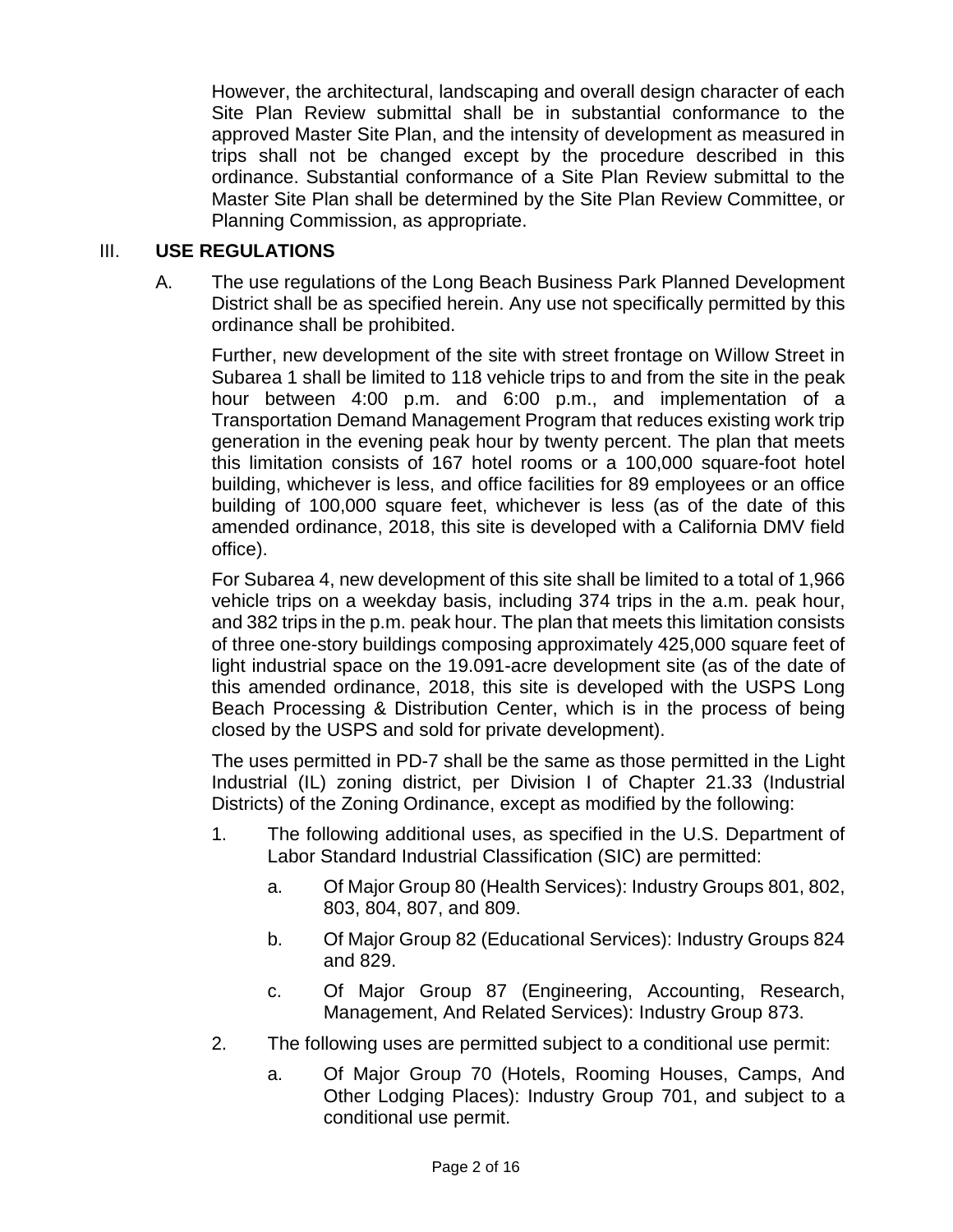- b. Major Group 83 (Social Services).
- 3. Trucking uses shall comply with the special development standards of Section 21.45.168.
- B. The type and intensity of development indicated above is determined by a specified number of trips per hour in the period of 4:00 p.m. to 6:00 p.m. This number is calculated by multiplying the area in each use by the traffic generation rates as established in the Trip Generation Manual, Fourth Edition, of the Institute of Traffic Engineering. The number of trips generated by this calculation shall then be reduced by the Traffic Demand Management Program's trip reduction. The resulting figure is then compared to the permitted peak-hour trips.
- C. Other combinations or amounts of the uses permitted in the PD, which generate an equal or lesser number of trips per hour in the peak hours, may be substituted for this allocation, provided that a revised Master Site Plan is approved by the Planning Commission. In calculating the number of trips utilized, all new development within this PD after January 1, 1986, shall be included.
- D. Changes in the number of trips allocated by be accomplished in the following ways:
	- 1. Increased development intensity through transfers of trips. Trips may be transferred between the Airport Area Planned Development Plans (PD-19: Douglas Aircraft; PD-23: Douglas Center; PD-12: Long Beach Airport Terminal Area; PD-13: Atlantic Aviation; PD-18: Kilroy Airport Center; PD-9: Airport Business Park; PD-15: Redondo Avenue; PD-17: Alamitos Land Company; PD-7: Long Beach Business Park; PD-27: Willow Street Center; and PD-28: Pacific Theaters) provided that:
		- a. Not more than twenty percent of the originally authorized trips are added to the receiving PD;
		- b. The Director of Public Works finds that the transfer will have no significant detrimental effect upon the level of service at any intersection;
		- c. The transfer is implemented by approval by the Planning Commission of an amendment to both Master Site Plans to reallocate and document the revised number of trips;
		- d. Notice of the Planning Commission hearing of the Amendment to the Master Site Plans is sent to all owners and lessees, with an interest recorded on the Tax Assessor's rolls, in the Airport Area Planned Developments;
		- e. All authorized transfer of trips shall not be effective until the change is recorded against the property with the Los Angeles County Recorder;
	- 2. Increased development intensity through added trips. Additional trips beyond the original allocation may be approved provided that: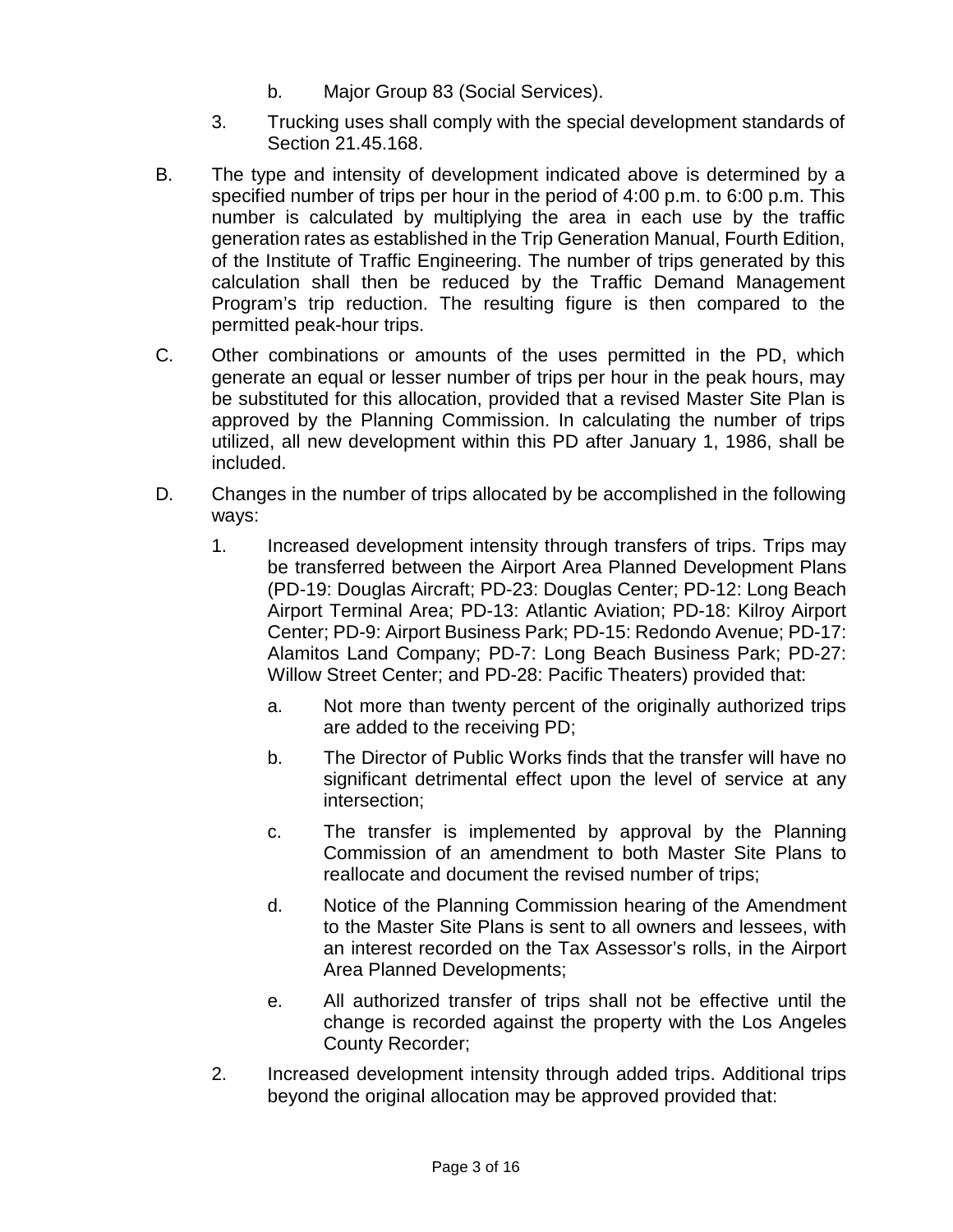- a. The increase will not exceed the original allocation by more than twenty percent;
- b. The applicant shall pay a trip mitigation fee that is pro-rata fair share of the costs of the original Traffic Mitigation Program for the additional trips;
- c. A new analysis of the traffic impacts on all intersections in the Airport Area, is undertaken at the expense of the applicant, and such analysis shows no significant detrimental effect upon the level of service at any intersection or the applicant agrees to pay an additional trip mitigation fee equal to all costs of all additional improvements at all intersections necessary to mitigate the degradation of the level of service caused by the increased trips. Degradation of the level of service is a reduction to level of service "E" or "F" unless that level of service was accepted in the original improvement program;
- d. An amendment to the Master Site Plan shall be required to authorize the additional trip allocation; and
- e. Notice of the Master Site Plan Amendment hearing is sent out to all owners and lessees, with an interest recorded on the Tax Assessor's rolls, in the Airport Area Planned Developments;
- 3. The City will accept applications for modification of development intensity at any time after the Traffic Mitigation Program is through the enactment of necessary ordinances and establishment of the first assess district. However, an applicant does not receive first priority for utilizing available trips by merely filing an application. Available trips shall be reserved to an applicant only upon the payment of all necessary traffic mitigation fees for the proposed modification. Because the modification process can take many months to complete, the City may also set aside during the modification process the trips which will be utilized if the application is approved, providing that both of the following conditions are met:
	- a. The traffic analysis has been completed and the Director of Public Works has prepared an estimate of the necessary traffic mitigation fee; and
	- b. The applicant has made a good-faith deposit with the City of cash or letter of credit equal to ten percent of the estimated traffic mitigation fee, which deposit will be forfeited if the applicant does not proceed with the project or does not diligently pursue the application in accordance with a reasonable schedule set forth by the Director of Planning and Building. If this application is approved and the developer meets all traffic mitigation conditions of approval, the deposit will be refunded or credited toward the traffic mitigation fees, at the discretion of the applicant. If the application is denied, the deposit shall be refunded to the applicant.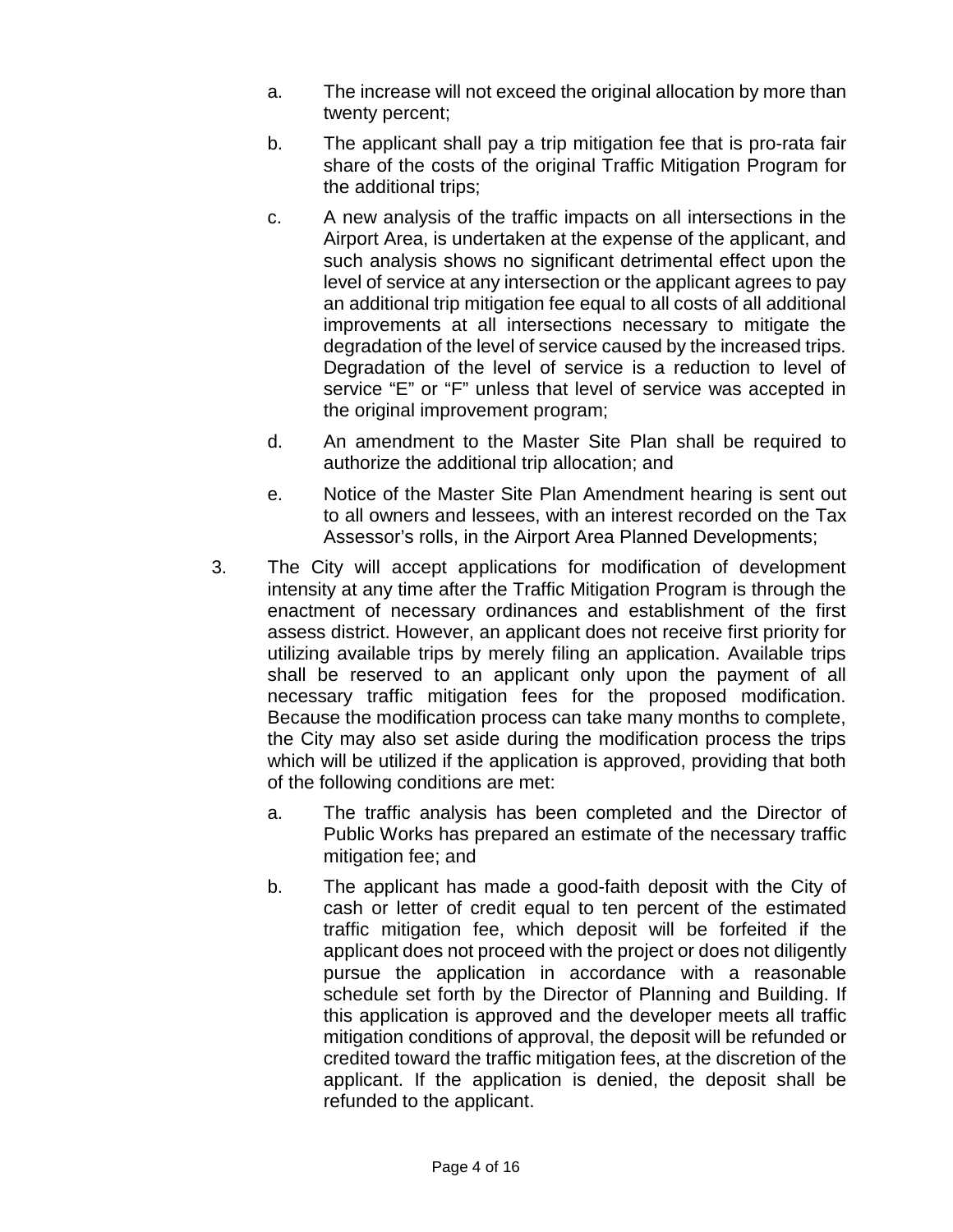4. If additional trips have been authorized for one developer in the Airport Area, and that authorization required intersection improvements above those required by the traffic mitigation program, and subsequently another develop request authorization for additional trips, and those additional trips are found by the Director of Public Works to not degrade any intersection due to the additional improvements paid for by the first developer, then the Director of Public Works shall require the second developer to reimburse the first developer for a pro-rata fair share of the additional improvement costs. Such fees shall be collected from the second developer according to the procedure established for developer fees in the Traffic Mitigation Program. The Director of Public Works shall then notify the first developer, or the successor- in-interest, of the receipt of the funds, and shall authorized disbursement of such funds to the first developer, or successor, upon receipt of documentation from the first developer, or successor, that they had actually expended their share of the funds.

# IV. **DEVELOPMENT STANDARDS**

- A. The following development standards shall apply to all construction in PD-7. For any standard not specified or modified by this PD, the applicable standard(s) of the Zoning Regulations, Title 21, LBMC, shall apply:
	- 1. Lot Size, Building Height and Lot Coverage. No lot shall be subdivided or created with an area less than indicated in Table 1. No building or other structure shall be constructed to exceed the height limitations indicated in Table 1; nor shall any building or structure be constructed to exceed the lot coverage indicated in Table 1.
	- 2. Required Yards. The yard areas indicated in Table 3 shall be clear of all structures from the ground to the sky (except for those structures or projections otherwise permitted) and shall be landscaped and maintained in a neat and healthy condition according to the landscaping provisions of Chapter 21.42 of the Zoning Regulations.
		- a. Projection into yards: No appurtenances, projections or other building features may project into the required yards, except for those projections provided for in Section 21.33.140.C.
		- b. Uses of Yard Areas: The only uses and structures permitted in yard areas shall be those provided for in Section 21.33.140.D.
		- c. Uses Prohibited in Yard Areas: Unless specifically permitted, all other uses of yard areas shall be prohibited, including, but not limited to, loading, storage and placing trash receptacles.
	- 3. Corner Cut-offs. Corner cut-offs, as defined in Section 21.15.660, with a dimension of ten feet by ten feet (10'  $\times$  10'), shall be provided as required in Section 21.33.140.B of the Zoning Regulations.
	- 4. Design, Treatment and Finish. All new and remodeled buildings shall comply with the following design criteria:
		- a. All new development shall be of a high architectural quality, using durable, high-quality materials to develop long-lasting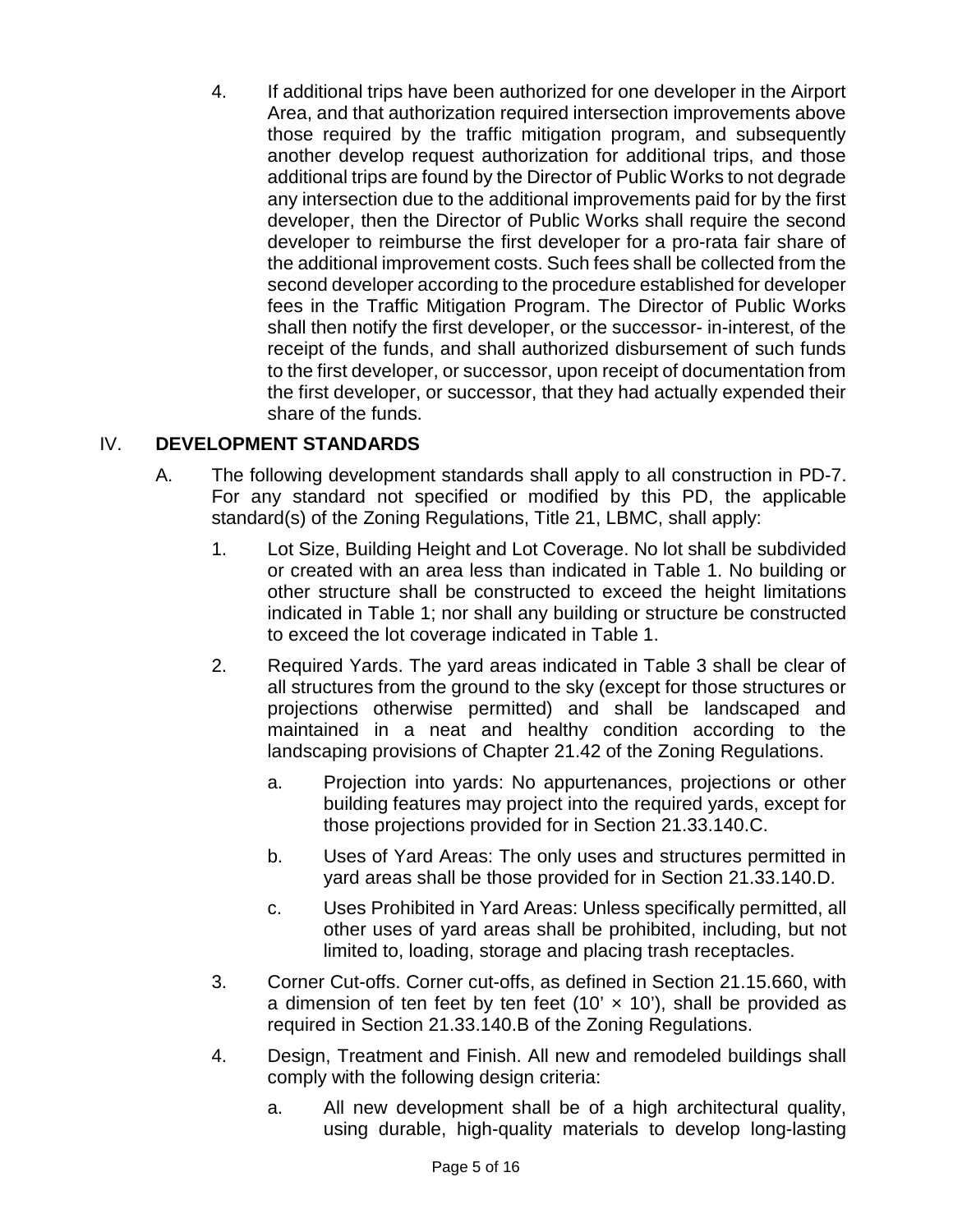buildings that can be adaptively reused over time. Buildings shall consist of high-quality materials with substantial detailing and articulation;

- b. Brick, natural stone, precast concrete, and factory-finished metal panels (heavy gauge only, in corrugated or flat sections) are preferred.
- c. Alternatives to stucco (plaster) are preferred. Stucco seams should be used to create visual interest for the building's façade and form.
- d. The finish, texture, and color of materials should be compatible with the overall architectural theme. Architectural style and use of quality materials shall be consistent throughout an entire project or Master Site Plan.
- e. Any building walls without windows, even when intended to be covered by a later phase of the same development, shall be finished with decorative materials or designs to the satisfaction of the Site Plan Review Committee. Highly reflective glazing materials are discouraged, and a glare study shall be required for use of glazing with a reflectivity greater than 15%
- f. All lighting shall be designed to prevent the intrusion of light and glare onto adjacent buildings and properties. Up-lighting or lighting that projects directly into the night sky also are prohibited. All lighting shall consist of full-cutoff fixtures, or those with "backlight/uplight/glare (BUG)" ratings providing the equivalent of full-cutoff performance.
- g. All mechanical equipment shall be fully screened. For Subarea 3, mechanical equipment and screening shall not exceed the thirty-foot height limit; and
- h. All roof areas shall be secured from unauthorized access;
- 5. Parking.
	- a. Application. The minimum standards for all off-street parking and loading requirements shall be those established in Chapter 21.41 of the Zoning Regulations, except as otherwise provided by this ordinance.
	- b. Maintenance. All parking and loading facilities shall be maintained in a neat and orderly condition and shall be at all times clear of obstruction to their intended use.
	- c. Permits. An application for a building permit shall include a plot plan indicating the location of the proposed parking and locating all structures on the lot.
	- d. Required number of spaces. On each lot and for each use thereon (except as otherwise provided), off-street parking shall be provided as required in by Chapter 21.41 of the Zoning Regulations. A parking facility may be shared by separate uses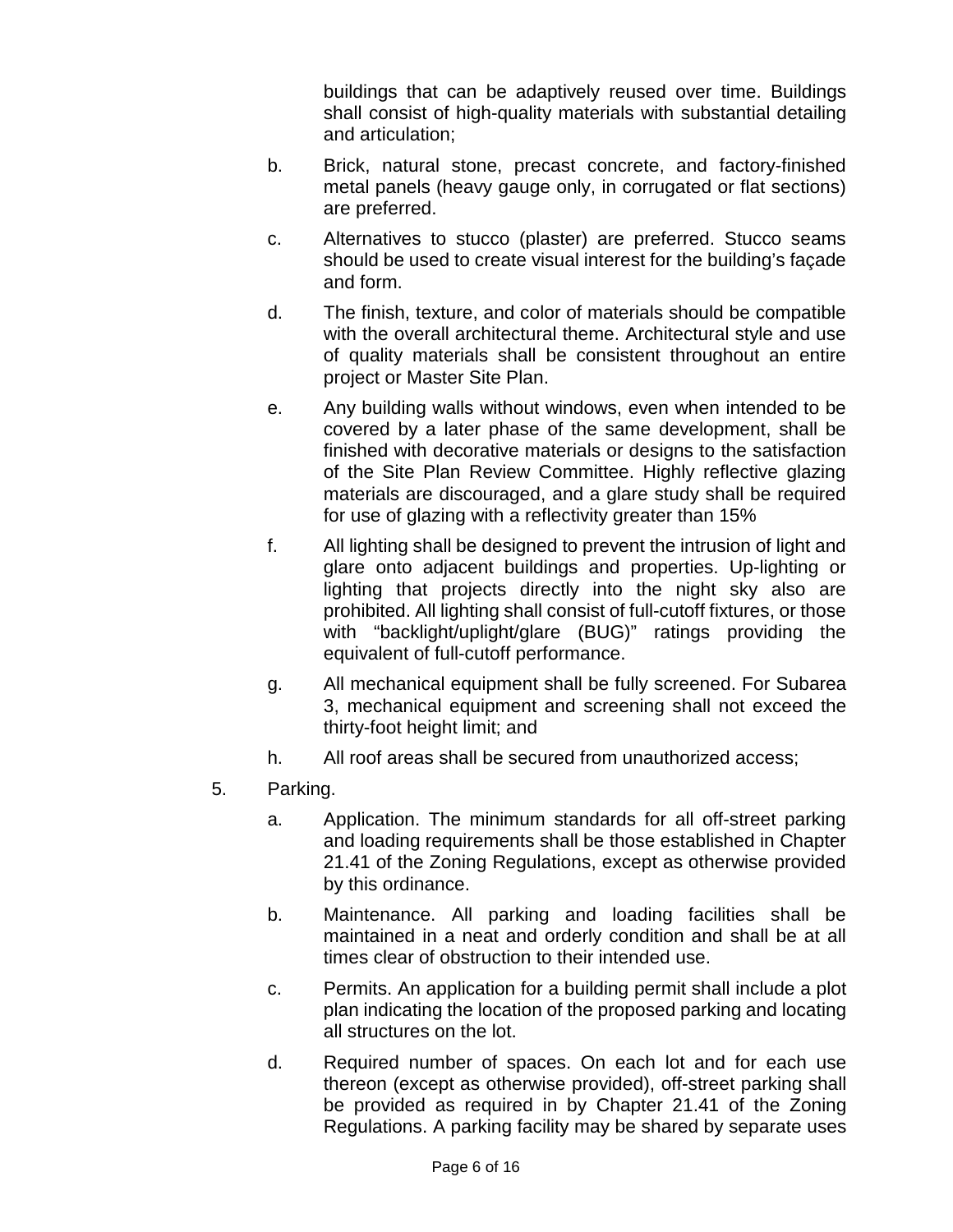if agreed by the property owners and if demonstrated that the hours of their demand for parking do not overlap, or only partially overlap. For shared parking situations, the parking requirement shall be determined according to the peak parking requirements of any combination of simultaneous uses to the satisfaction of the Director of Development Services.

- e. Parking Study. A developer may provide a parking study, conducted by a third-party traffic engineer, demonstrating that the parking demands of a proposed development will be less than the number of parking and loading spaces required by Chapter 21.41. The Site Plan Review Committee or Planning Commission, as appropriate, may accept the parking study's recommended number of parking and loading spaces in lieu of the requirements of Chapter 21.41. Alternatively, the Site Plan Review Committee or Planning Commission, as appropriate, may at their discretion reduce the number of required parking and loading spaces, if it is found that 1) the proposed site plan makes adequate provision for all on-site parking and loading demand, 2) no significant negative off-site parking and loading impacts would result from the reduction, and 3) the reduction complies with the intent and purposes of this ordinance and the Zoning Regulations.
- f. Trash Receptacles. Trash receptacles sufficient for all uses on the subject site shall be provided in accordance with Section 21.45.167. In addition to the standards specified in that Section, the following standards for trash receptacle areas shall apply:
	- i. Trash receptacle area gates shall be made of visually solid metal. Wood and chain link fence shall be prohibited as a trash receptacle area gate material.
	- ii. Trash receptacle areas shall be equipped with selfclosing gates.
	- iii. Trash receptacle areas shall be covered with a solid roof of not more than thirteen feet (13') in height, which drains to an area outside the trash receptacle area, to prevent stormwater pollution.
	- iv. Trash receptacle areas shall be secured to prevent unauthorized access.
- 6. Loading.

Off-street loading spaces shall be provided in addition to off-street parking spaces, as set forth in Division III of Chapter 21.41 of the Zoning Regulations. Additional requirements shall apply as set forth below:

a. Location. All loading spaces shall be located outside of required aisles, other circulation areas, or restricted yard areas as stated above.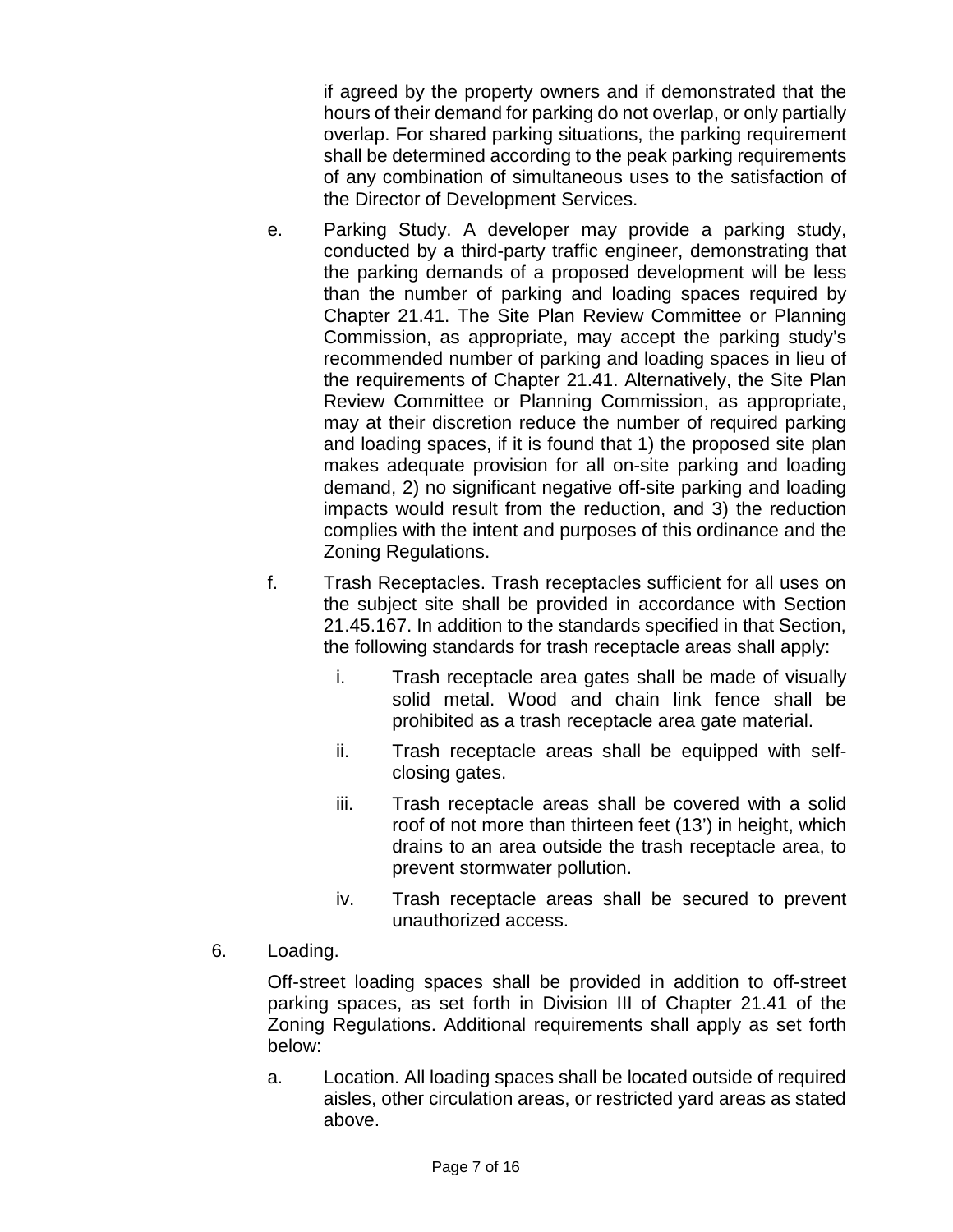- b. Loading Docks. Loading docks shall be provided for all uses that require heavy-duty truck loading spaces.
- c. Truck Court Depth. All truck courts and turning radii for heavy duty truck spaces shall have a depth no greater than 135 feet from the loading door or dock. This standard may not be waived by the Site Plan Review Committee or Planning Commission, and a Standards Variance application shall be required for any deviation from this standard.
- d. Screening. Screening of truck loading shall be provided as follows:
	- i. All truck loading spaces, courts, and yards shall be screened from adjoining, abutting or adjacent nonresidential uses by a building, or a masonry wall not less than eight feet (8') in height.
	- ii. All truck loading spaces, courts, and yards shall be separated from adjoining or abutting residential uses or districts by a building, or a masonry wall not less than eight feet (8') in height.
	- iii. All truck loading spaces, courts, and yards shall be separated from adjacent residential districts by a building, or a masonry wall not less than twelve feet (12') in height.
- e. Security. All loading docks, courts, and yards shall be designed and improved in such a way as to allow them to be completely secured.
- 7. Drive-up or Drive-through Facilities. All drive-through facilities shall comply with the special development standards of Section 21.45.130.
- 8. Landscaping, Fences, Walls and Hedges. All landscaped and paved areas shall be maintained in a neat and orderly condition with the landscaping in a healthy condition and free of weeds and litter. All paved areas, walls or fences shall be in a good repair without broken parts, holes, potholes, or littler.
	- a. Landscaping. Chapter 21.42 of the Zoning Regulations shall be the minimum requirements for the provision and maintenance of landscaped areas. Additionally, the following standards shall apply:
		- i. For Subarea 3, a minimum of one fifteen-gallon evergreen tree shall be provided for each thirty linear feet of rear property line.
		- ii. One tree shall be provided for each twenty-five feet of the perimeter of each parking structure. These trees may be clustered but one cluster shall be located for each one hundred feet along a street frontage. Trees shall be provided bordering the parking structure.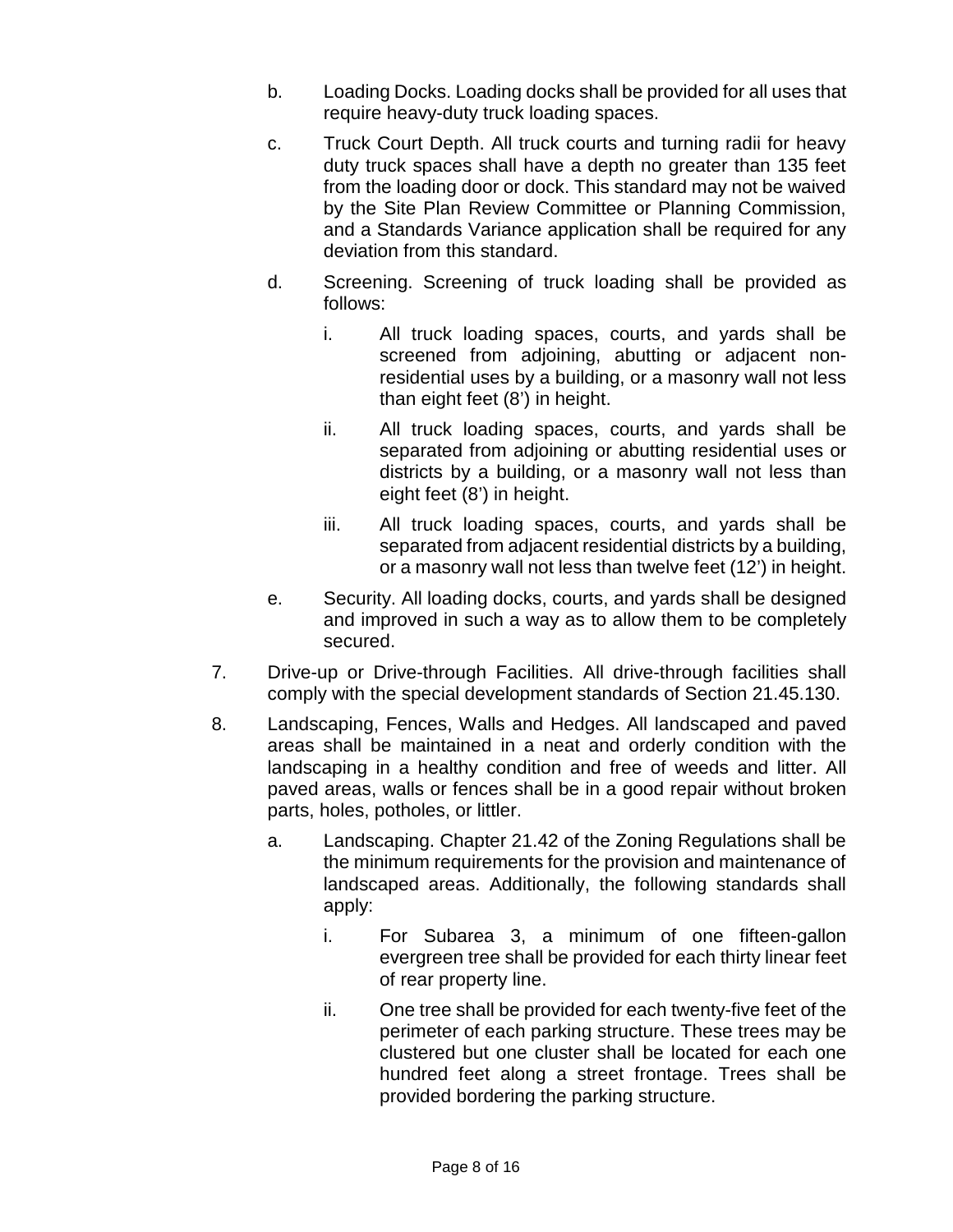- iii. Not less than one tree shall be provided for each twentyfive linear feet of required yard area.
- b. Walls and fences. The following restrictions for yard walls and fences shall apply:
	- i. No wall or fence shall exceed twelve feet (12') in height.
	- ii. No wall or fence shall exceed eight feet (8') in height when adjoining or abutting a public street.
	- iii. Use of barbed wire shall be prohibited.
- c. Screening. The following required screening shall apply:
	- i. All open storage shall be screened by a solid wall not less than eight feet (8') in height. No material being stored shall be visible above such wall.
	- ii. All parking lots facing a public street shall be screened by a solid wall or compact evergreen hedge not less than three feet (3') in height, or by a landscaped berm not less than three feet (3') in height, or by a landscape screening plan approved by the Director of Development Services.
	- iii. For Subarea 3, a decorative wall, at least ten feet (10') in height, capable of sound attenuation, shall be installed along the entire eastern property line. Height of the wall shall be measured from the rear property line of the adjacent residential properties. The wall shall contain pilasters or vertical elements coordinated with the residential property lines. The eastern surface of the wall shall contain a change in color, texture or materials to reduce the scale and mass. The wall should include a decorative "cap."
- d. Special landscaping treatments along 23<sup>rd</sup> Street:
	- i. Within the required yard area abutting  $23<sup>rd</sup>$  Street, the following additional landscaping requirements shall apply:
		- aa. Undulating earth berms with a minimum height of three feet (3').
		- bb. One fifteen-gallon evergreen tree shall be provided for each thirty linear feet (30') of property line.
		- cc. One evergreen vine such as *Ficus Repens* shall be planted every twenty feet (20') on center adjacent to the southern facades of buildings and walls.
		- dd. One five-gallon shrub for each six feet (6') of property line.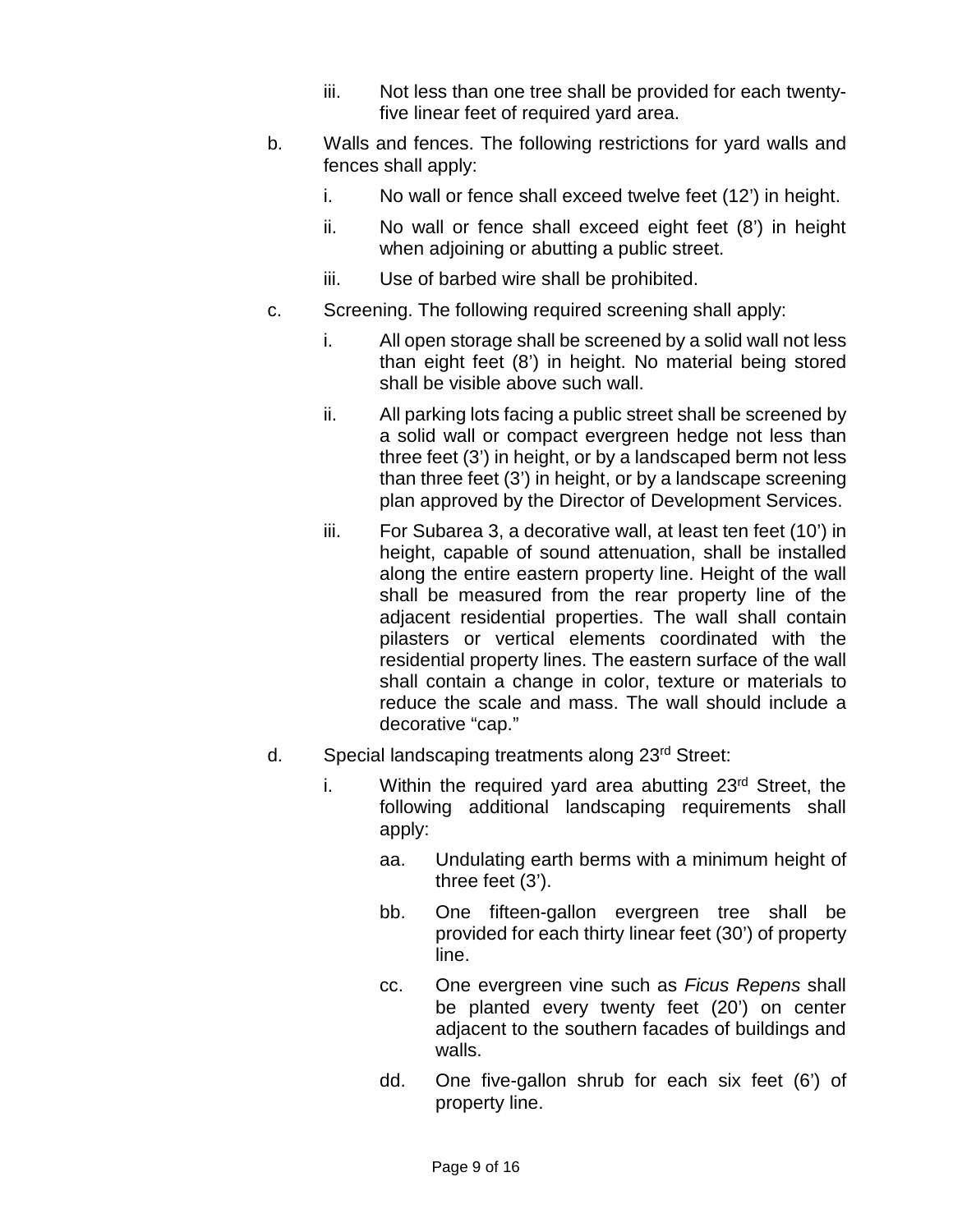- ii. Deciduous street trees capable of achieving a significant canopy shall be installed every twenty-five feet (25') on center in the public parkway, to the installation specifications of the Department of Public Works.
- 9. On--premises signs. Each sign shall comply with the provisions of Chapter 21.44 of the Zoning Regulations.
- 10. Road Improvements:
	- a. Based upon detailed traffic studies and analyses of existing and projected future growth in the Long Beach Airport Area, the City has determined that existing development as of 1986 was adequately served by the existing road system in the area, generally at level of service "D" or better. The City has further determined that development since 1986, and projected to full build-out of the area (hereinafter referred to as "new development"), will generate traffic which cannot be accommodated on the existing road system while maintaining level of service "D". Consequently, the City has developed a list of recommended road improvements (see Exhibit "A" attached hereto and incorporated herein by reference) which are necessary to generally maintain level of service "D" on all major roads in the area given the projected new development. As these roadway improvements will specifically benefit new development, site plan approval for all new development in the area shall be conditioned upon payment of a fair, pro-rata share of the costs of the needed road improvements through a road impact fee, a benefit assessment district, other appropriate financing mechanisms, or combinations thereof. The pro-rata share of improvements costs shall be based on the number of vehicle trips generated per hour in the P.M. peak hours of 4:00 to 6:00 p.m., and their impact on specific intersections scheduled for improvement.
	- b. A periodic re-evaluation of the traffic situation will be undertaken to ensure all improvements continue to be necessary in the later phases of development.
	- c. As the number of trips utilized in the analysis assumes a twenty percent reduction in the standard number of trips per square foot of use, it is mandatory that an effective trip demand reduction program be incorporated in all development. Thus, each new development is conditioned upon membership in the Long Beach Airport Area Traffic Reduction Association or similar organization, and submittal and implementation of a Traffic Demand Management (TDM) program which is designed to reduce exiting work vehicular traffic generation during the evening peak hour by at least twenty percent. The TDM program must contain provisions that mandate the implementation of the TDM Program by all subsequent owners and tenants of the improvements.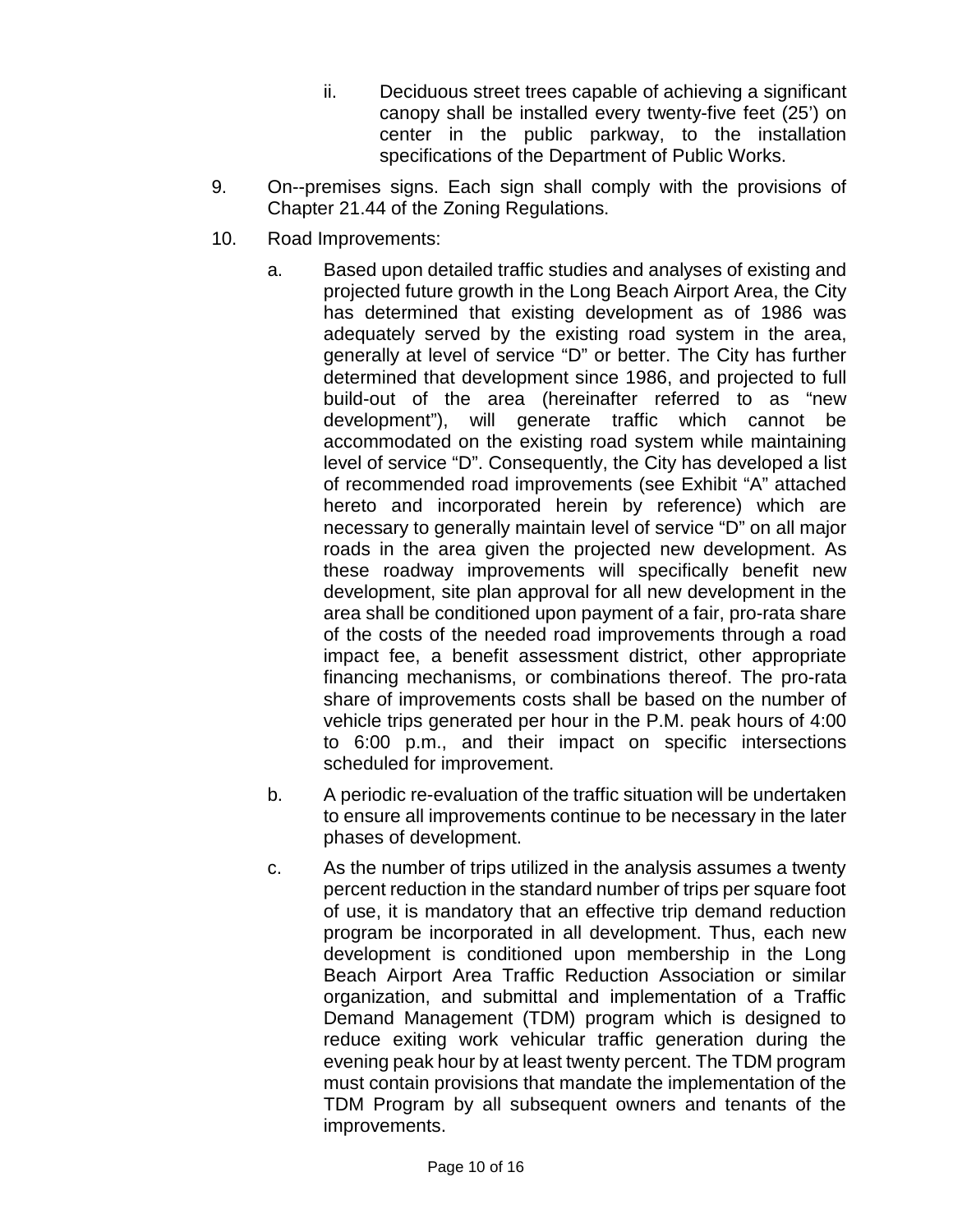- d. The program must include specific measures, which, in the judgment of the Director of Public Works, are likely to meet the goal, and a monitoring program with an annual report on the success of the program which will be filed with the City by the developer or any successor-in-interest.
- e. As a further consideration of Site Plan Review approval, for each building, prior to issuance of a building permit, each development shall be required to provide for all on- and off- site improvements necessary to access and serve that development, including repairing or replacing damaged, deteriorated or missing curbs, gutters, sidewalks, street trees, street lights and roadways, and providing all other improvements necessary, as required through Site Plan Review, to provide access to the site.
- 11. Mitigation measures. All certified mitigation measures of ND-84-79 shall be a part of this ordinance.

# V. **VARIANCES**

Variances from the above requirements shall be processed and acted upon in accordance with the applicable provisions of Title 21 of the Long Beach Municipal Code.

### VI. **ADMINISTRATION**

- A. Boundary and Extent. The boundary of this Planned Development District, and the location of subareas therein, shall be as shown on the rezoning map adopted with this ordinance.
- B. Effectiveness of Zoning Regulations. For any rule or standard not specified in this ordinance, the Zoning Regulations (Title 21 of the Long Beach Municipal Code) shall control.
- C. Interpretation. The Zoning Administrator shall have the authority to interpret this ordinance and the applicability of various regulations and standards as applied to this Planned Development District, as established for the Zoning Regulations in Section 21.10.045.
- D. Construction. Rules of construction and language of this ordinance shall be those established for the Zoning Regulations in Section 21.15.020.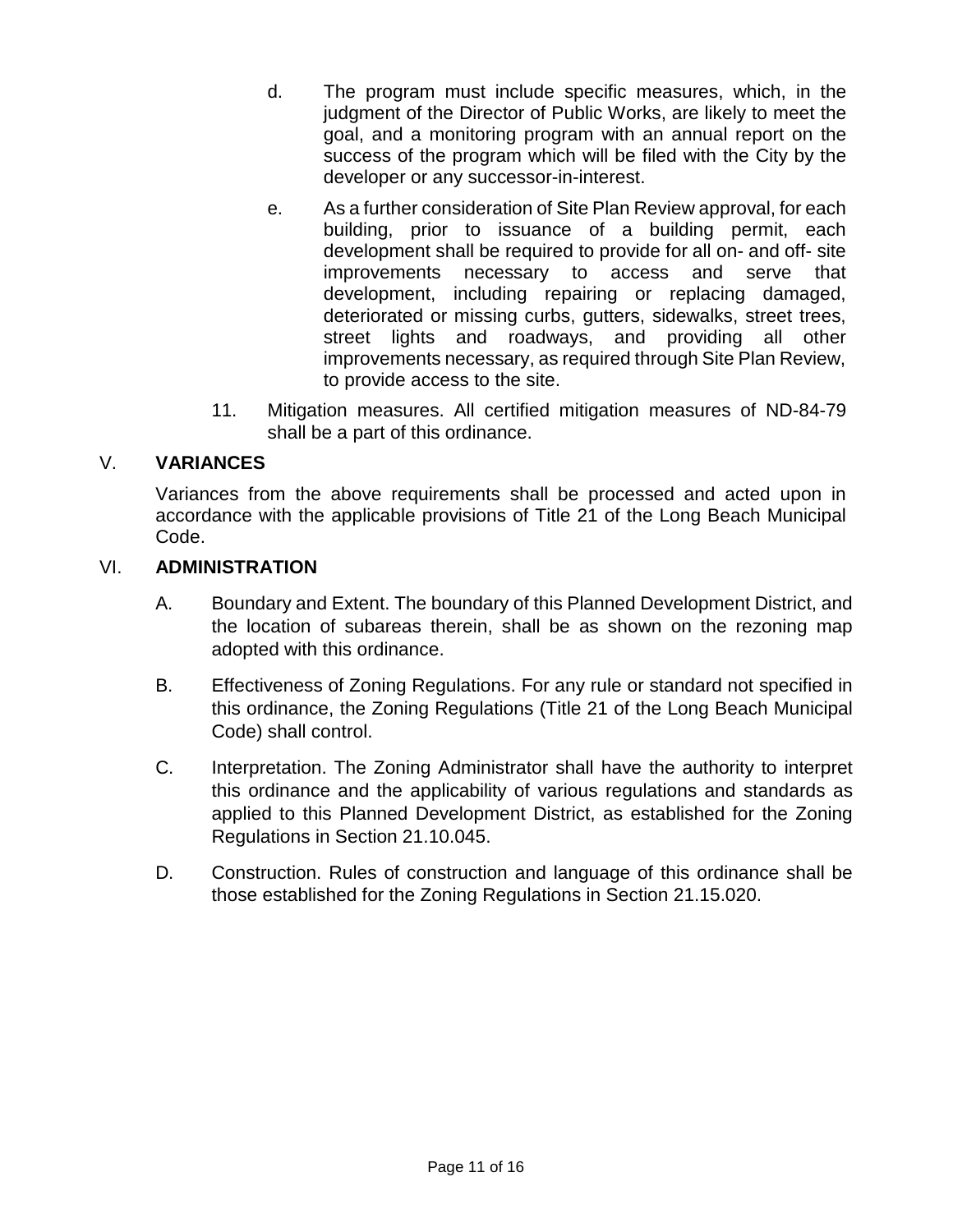| Minimum Lot Size                           | 15,000 square feet  |  |  |  |
|--------------------------------------------|---------------------|--|--|--|
| Maximum Lot Coverage                       | 50 percent          |  |  |  |
| <b>Floor Area Ratio</b>                    | N/A                 |  |  |  |
| <b>Maximum Building Heights</b>            |                     |  |  |  |
| Subarea 1, lots fronting on Willow St.     | 109 Feet, 9 Stories |  |  |  |
| Subarea 1, lots not fronting on Willow St. | 45 Feet             |  |  |  |
| Subarea 2                                  | 45 Feet             |  |  |  |
| Subarea 3                                  | 30 Feet             |  |  |  |
| Subarea 4                                  | 45 Feet             |  |  |  |
|                                            |                     |  |  |  |

# **TABLE 1 – Building Development Standards**

### **TABLE 2 – Required Yard Areas**

| Yards adjacent to street                                 | 15 feet, or 25 feet from curb, whichever is<br>greater |  |  |  |  |
|----------------------------------------------------------|--------------------------------------------------------|--|--|--|--|
| <b>Yards Abutting alleys</b>                             | 13 feet from center line of alley                      |  |  |  |  |
| Yards adjacent to residential district                   | 45 feet                                                |  |  |  |  |
| Yards abutting or adjacent to<br>nonresidential district | 0 feet                                                 |  |  |  |  |

The Planning Bureau provides this information for reference and the convenience to the public. The adopted ordinance, together with any amendment thereto, is in the possession of the City Clerk and should be reviewed and considered prior to making any land use decision. Information contained herein is subject to change without notice as a result of updates, corrections or amendments.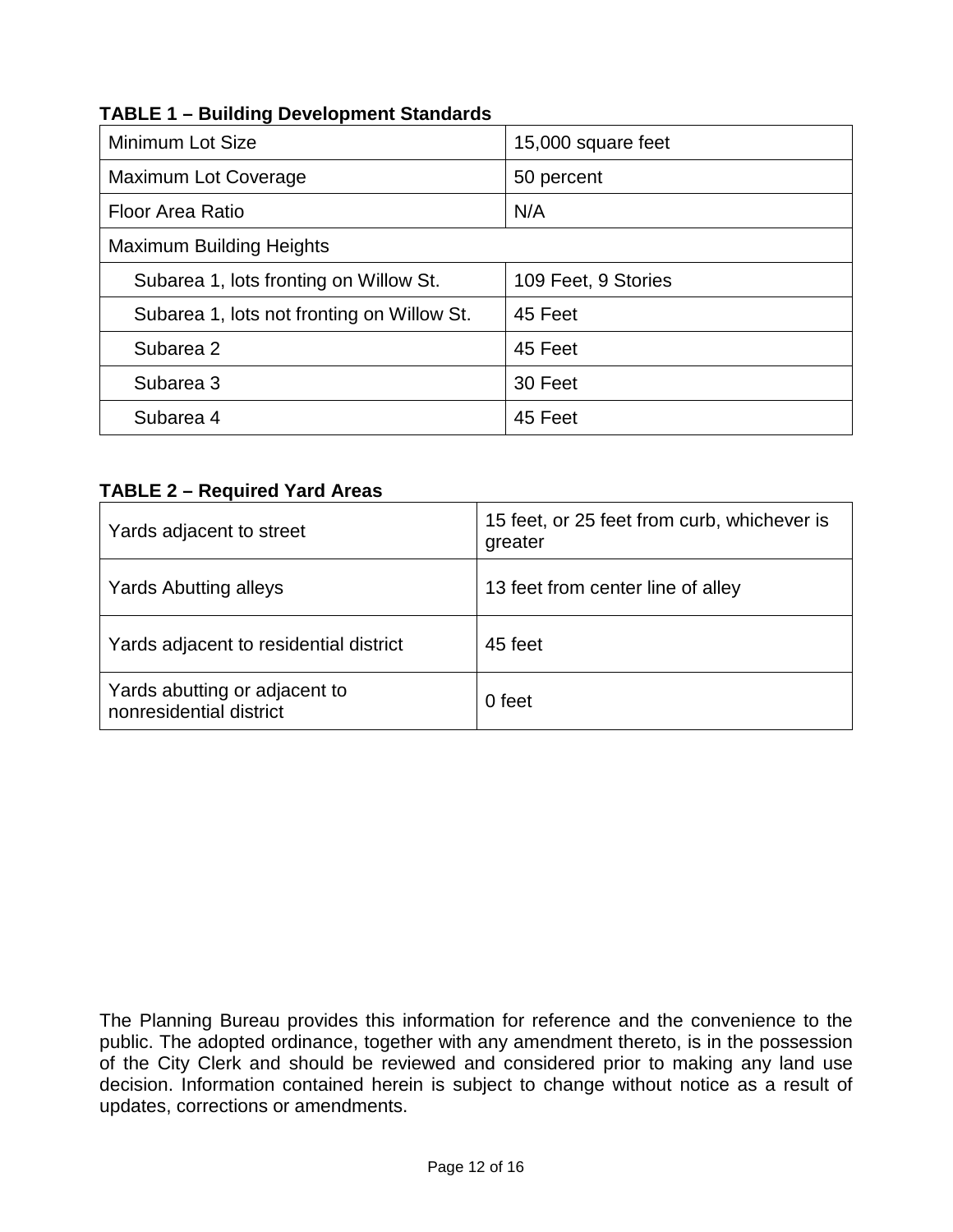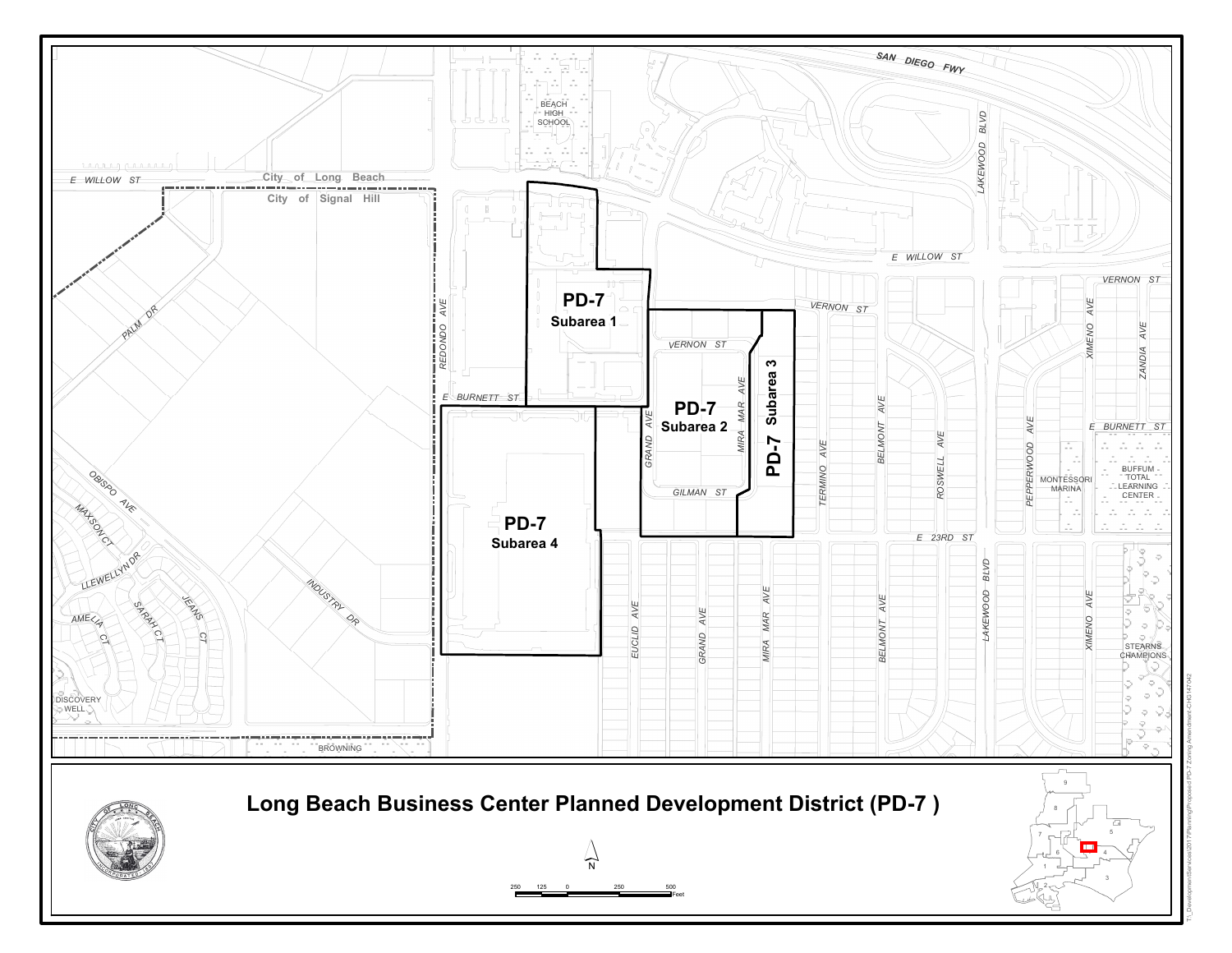# **EXHIBIT A**

### CITY OF LONG BEACH PROPOSED INTERSECTION IMPROVEMENT PROJECTS CONSTRUCTION AND ENGINEERING COST ESTIMATE

| Project        | <b>Description</b>                                                                                                              | Total     | Phase I           | Phase II          |
|----------------|---------------------------------------------------------------------------------------------------------------------------------|-----------|-------------------|-------------------|
| No.            |                                                                                                                                 | Amount    | Amount            | Amount            |
| 1              | <b>CHERRY AVE &amp; CARSON ST.</b><br>Widening intersection, adding through and<br>turn lanes and modifying traffic signals.    | 742,000   | 742,000           |                   |
| $\overline{2}$ | CHERRY AVE & 36 ST<br>Adding through lane and modifying<br>traffic signals.                                                     | 134,000   | 134,000           |                   |
| 3              | <b>CHERRY AVE &amp; WARDLOW RD</b><br>Widening intersection, adding through<br>and turn lanes and modifying traffic<br>signals. | 2,579,000 | 2,579,000         |                   |
| 4              | <b>CHERRY AVE &amp; SPRING ST</b><br>Widening intersection, adding through<br>and turn lanes and modifying traffic<br>signals.  | 731,000   | 731,000           |                   |
| 5              | <b>TEMPLE ST &amp; SPRING ST</b><br>Adding through and turn lanes and<br>modifying traffic signals.                             | 105,000   | 105,000           |                   |
| 6              | <b>REDONDO ST &amp; SPRING ST</b><br>Widening intersection, adding through<br>and turn lanes, and modifying traffic<br>signals. | 219,000   | 219,000           |                   |
| $\overline{7}$ | <b>REDONDO ST &amp; WILLOW ST</b><br>Widening intersection, adding through<br>and turn lanes, and modifying traffic<br>signals. | 413,000   | 413,000           |                   |
| 8              | LAKEWOOD BLVD, & CARSON ST<br>Widening intersection, adding through<br>and turn lanes, and modifying traffic<br>signals.        | 2,233,000 | 2,233,000         |                   |
| 9              | LAKEWOOD BLVD & CONANT ST<br>Widening intersection, adding turn lanes<br>and modifying signals.                                 | 1,810,000 | 420,000           | $1,390,000^{(1)}$ |
| 10             | LAKEWOOD BLVD & WARDLOW RD<br>Widening intersection, adding through<br>and turn lanes and modifying traffic<br>signals.         | 1,290,000 | 7700,000          | $520,000^{(2)}$   |
| 11             | LAKEWOOD BLVD & SPRING ST<br>Widening intersection, adding through<br>and turn lanes and modifying traffic<br>signals.          | 8,700,000 | $1,200,000^{(3)}$ | $7,500,000^{(4)}$ |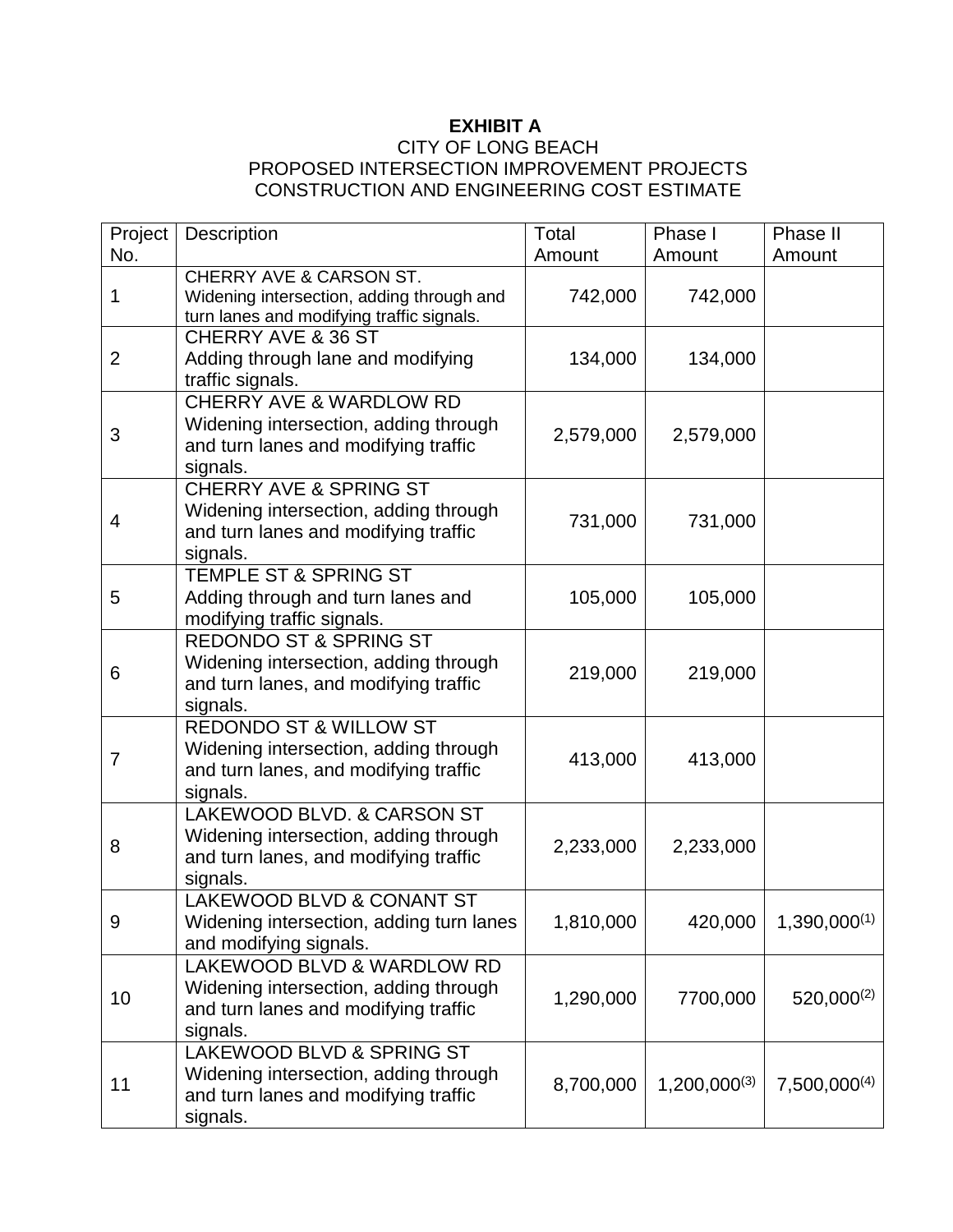| Project                                                                                                                                                                                                          | Description                                                                                                                    | Total     | Phase I   | Phase II |  |
|------------------------------------------------------------------------------------------------------------------------------------------------------------------------------------------------------------------|--------------------------------------------------------------------------------------------------------------------------------|-----------|-----------|----------|--|
| No.                                                                                                                                                                                                              |                                                                                                                                | Amount    | Amount    | Amount   |  |
| 12                                                                                                                                                                                                               | LAKEWOOD BLVD & WILLOW ST<br>Widening intersection, adding turn lanes<br>and modifying traffic signals.                        | 626,000   |           | 626,000  |  |
| 13                                                                                                                                                                                                               | <b>CLARK AVE &amp; CARSON ST</b><br>Widening intersection, adding through<br>and turn lanes and modifying traffic<br>signals.  | 1,314,000 | 1,314,000 |          |  |
| 14                                                                                                                                                                                                               | <b>CLARK AVE &amp; CONANT ST</b><br>Adding through and turn lanes and<br>modifying traffic signals.                            | 46,000    |           | 46,000   |  |
| 15                                                                                                                                                                                                               | <b>CLARK AVE &amp; WARDLOW RD</b><br>Widening intersection, adding through<br>and turn lanes and modifying traffic<br>signals. | 301,000   |           | 301,000  |  |
| 16                                                                                                                                                                                                               | <b>CLARK AVE &amp; SPRING ST</b><br>Widening intersection, adding through<br>and turn lanes and modifying traffic<br>signals.  | 1,039,000 | 1,039,000 |          |  |
| 17                                                                                                                                                                                                               | <b>CLARK AVE &amp; WILLOW ST</b><br>Widening intersection, adding through<br>and turn lanes and modifying traffic<br>signals.  | 369,000   |           | 369,000  |  |
| 18                                                                                                                                                                                                               | <b>CARSON ST &amp; PARAMOUNT BLVD</b><br>Adding turn lane and modifying traffic<br>signals                                     | 513,000   |           | 513,000  |  |
| 19                                                                                                                                                                                                               | <b>CHERRY AVE &amp; BIXBY RD</b><br>Adding through and turn lanes and<br>modifying traffic signals.                            | 105,000   | 105,000   |          |  |
|                                                                                                                                                                                                                  |                                                                                                                                |           |           |          |  |
| TOTAL CONSTRUCTION AND ENGINEERING<br>11,265,000<br>23,269,000<br>12,004,000                                                                                                                                     |                                                                                                                                |           |           |          |  |
| <sup>(1)</sup> Lakewood Blvd widening from Wardlow Rd to Conant Ave<br><sup>(2)</sup> Lakewood Blvd widening from Spring St to Wardlow Rd<br>(3) Interim At-Grade improvement<br><sup>(4)</sup> Grade Separation |                                                                                                                                |           |           |          |  |